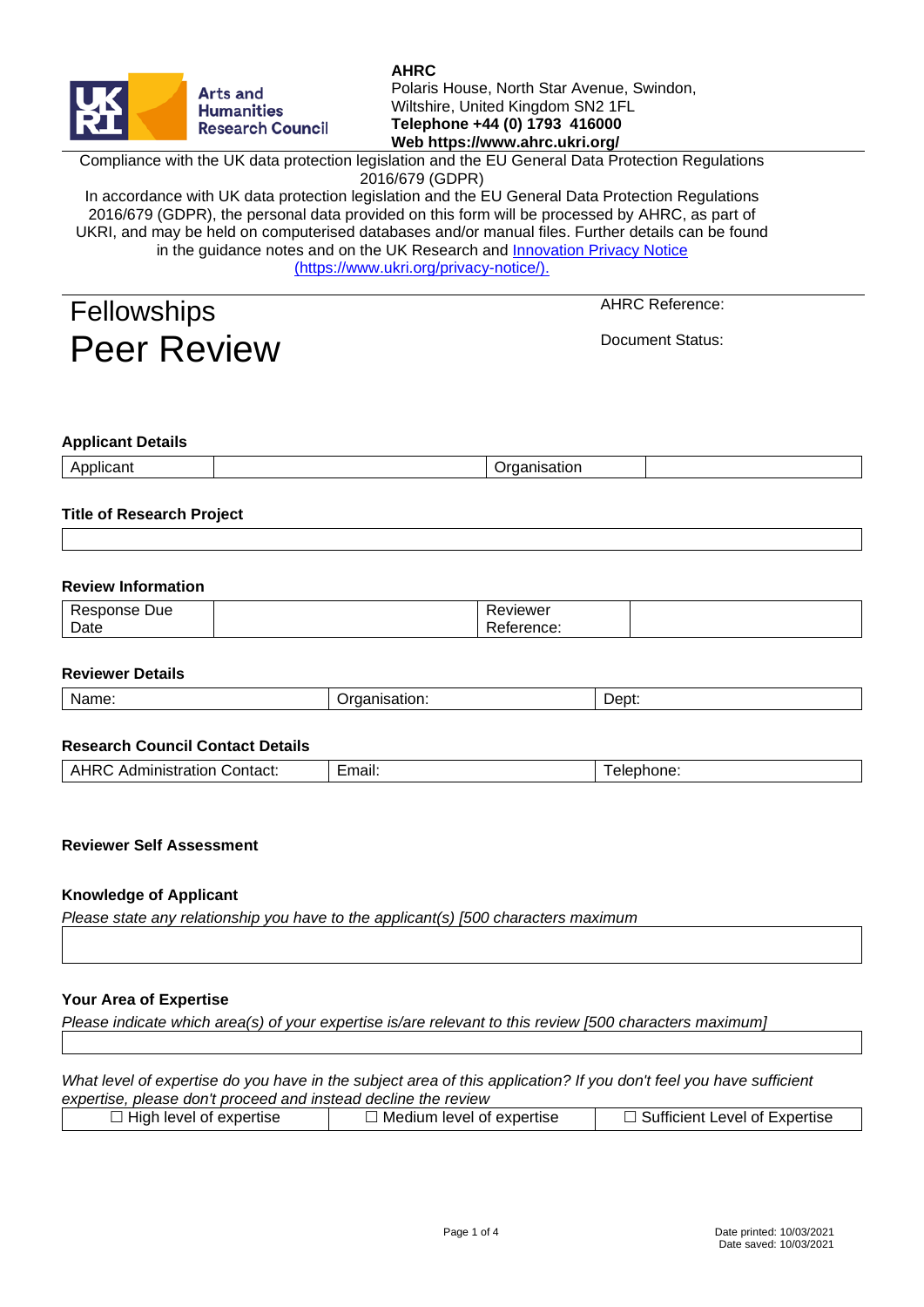### **Quality**

*Please comment on the quality and importance of the work proposed, considering: (1) Aims and Objectives; (2) Research Questions; (3) Research Context; and (4) Research Methods. Further guidance is available under 'Help'.*

*Overall, the quality and importance of the work proposed is My confidence level in assessing this* 

*is:*

| Outstanding | Verv | Good | Adequate | Unsatisfact |
|-------------|------|------|----------|-------------|
|             | Good |      |          | orv         |

| J.   |        |     |
|------|--------|-----|
|      |        |     |
| High | Medium | Low |
|      |        |     |

# **Proposed Development Activities for the Fellow**

*Please comment on: a) the development activities undertaken by the fellow; b) the degree to which the activities are collaborative; c) the appropriateness and integration of the development activities to the proposed research project; d) the extent to which these activities will develop or enhance the fellow's capacity to carry out research which has the potential to g*enerate a significant impact on their discipline. All of the activities should be commensurate with the fellow's career stage.

[4,000 characters maximum]

[4,000 characters maximum]

*Overall, the proposed development activities for the fellow are My confidence level in assessing this* 

*is:*

|                         | $\overline{\phantom{a}}$ |      |          |                    |      |        | _   |
|-------------------------|--------------------------|------|----------|--------------------|------|--------|-----|
| $\cdots$<br>Outstanding | √erv<br>Good             | Good | Adequate | Unsatisfact<br>orv | High | Medium | Low |

### **People**

*Please comment on the people involved in this proposal, including the Fellow's ability or potential to generate a significant impact within their discipline and beyond. Refer to any scheme guidance available under "Help". You should comment on the training and development opportunities available for research staff on the project. This includes those in relation to research expertise, as well as wider development, e.g. in connection with the proposed impact activities*

| [4,000 characters maximum]                                             |                                       |
|------------------------------------------------------------------------|---------------------------------------|
|                                                                        |                                       |
|                                                                        |                                       |
|                                                                        |                                       |
| Overall, the applicant's/applicants' work to date and ability to bring | My confidence level in assessing this |

*the project to completion are*

| .           |      |      |          |             |
|-------------|------|------|----------|-------------|
|             |      |      |          |             |
| Outstanding | Verv | Good | Adequate | Unsatisfact |
|             | Good |      |          | orv         |

*My confidence level in assessing this is:*

| .ט   |        |     |
|------|--------|-----|
| High | Medium | Low |

### **Management**

*Please comment on the proposed management of the work outlined in the proposal, considering: (1) Feasibility of the project and its likelihood of completion within the proposed timescales; (2) Appropriateness of the project plan, including arrangements for reviewing progress; (3) The level of support from the host organisation; 4) Whether the Data Management Plan is appropriate, feasible and valid for the project. Further guidance is available under 'Help'.*

[4,000 characters maximum]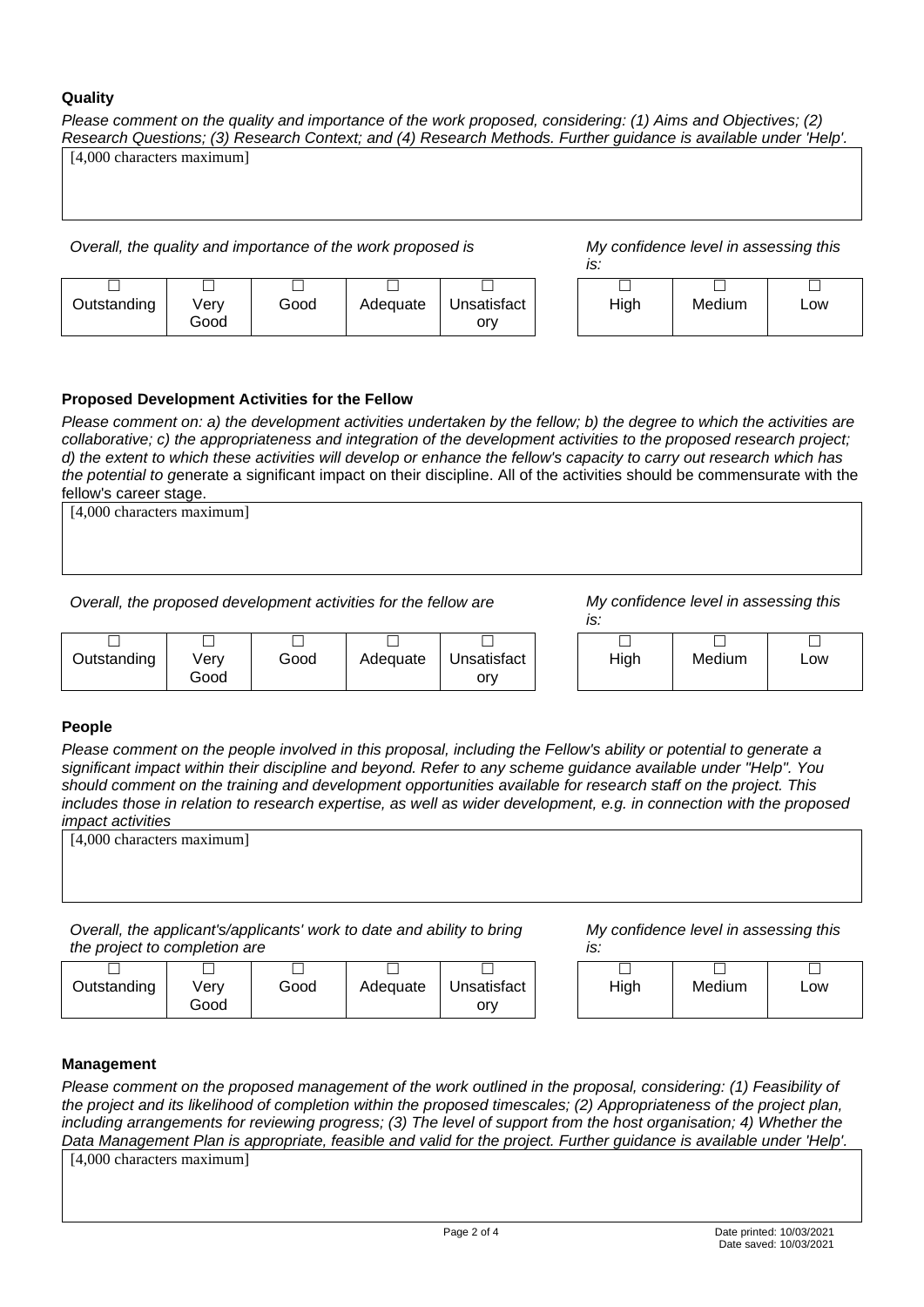*Overall, the proposed management of the project is My confidence level in assessing this* 

*is:*

|             |      |      |          |             | .    |  |
|-------------|------|------|----------|-------------|------|--|
|             |      |      |          |             |      |  |
| Outstanding | Verv | Good | Adequate | Unsatisfact | High |  |
|             | Good |      |          | orv         |      |  |

| ıh | Medium | Low |
|----|--------|-----|
|    |        |     |

# **Value for Money**

*Please comment on the value for money and appropriateness of resources requested in this proposal. You should ensure that you refer to any scheme-specific guidance available under 'Help'*

| ensure mat you relet to any scriente-specific guidance available under Treip |  |
|------------------------------------------------------------------------------|--|
| [4,000 characters maximum]                                                   |  |
|                                                                              |  |
|                                                                              |  |
|                                                                              |  |

*Overall, the value for money of the project is My confidence level in assessing this* 

*is:*

|                         |              |      |          |                    | ---    |        |     |
|-------------------------|--------------|------|----------|--------------------|--------|--------|-----|
|                         |              |      |          |                    | –<br>─ |        |     |
| $\cdots$<br>Outstanding | √erv<br>Good | Good | Adequate | Unsatisfact<br>orv | High   | Medium | LOW |

### **Outputs, Dissemination and Impact**

*Please comment on the proposed outputs, dissemination and impact, including the extent to which the programme of work will result in high quality public output(s), and whether sufficient attention has been given to who the beneficiaries might be and appropriate ways to engage with them throughout the project.*

| [4,000 characters maximum]                                               |             |             |                 |                       |  |  |  |  |
|--------------------------------------------------------------------------|-------------|-------------|-----------------|-----------------------|--|--|--|--|
|                                                                          |             |             |                 |                       |  |  |  |  |
|                                                                          |             |             |                 |                       |  |  |  |  |
|                                                                          |             |             |                 |                       |  |  |  |  |
| Overall the proposed outputs and dissemination strategy are              |             |             |                 |                       |  |  |  |  |
| $\Box$ Outstanding                                                       | □ Very Good | $\Box$ Good | $\Box$ Adequate | $\Box$ Unsatisfactory |  |  |  |  |
|                                                                          |             |             |                 |                       |  |  |  |  |
| Overall, impact, including identification of potential beneficiaries, is |             |             |                 |                       |  |  |  |  |
| Outstanding<br>$\Box$                                                    | □ Very Good | $\Box$ Good | $\Box$ Adequate | $\Box$ Unsatisfactory |  |  |  |  |
|                                                                          |             |             |                 |                       |  |  |  |  |
| My confidence level in assessing this is:                                |             |             |                 |                       |  |  |  |  |

| <b>THE BUTTING TO LOT OF THE GOOD COMPLY THIS TO.</b> |    |     |  |  |  |  |  |  |  |
|-------------------------------------------------------|----|-----|--|--|--|--|--|--|--|
|                                                       | NЛ | .ow |  |  |  |  |  |  |  |
|                                                       |    |     |  |  |  |  |  |  |  |

# **Overall Assessment**

### **Your conclusions**

lease give your overall conclusions on this proposal, highlighting strengths and weaknesses, and ensuring that you *have taken the quality of both the research project and the fellow's development plans into consideration. You should ensure that you refer to 'Help' for any scheme-specific guidance.*

[4,000 characters maximum]

*Please assign the proposal an overall grade, ensuring that you refer to the guidance under 'Help' for grade descriptions and any schemespecific guidance.*

*My confidence level in assessing this is:*